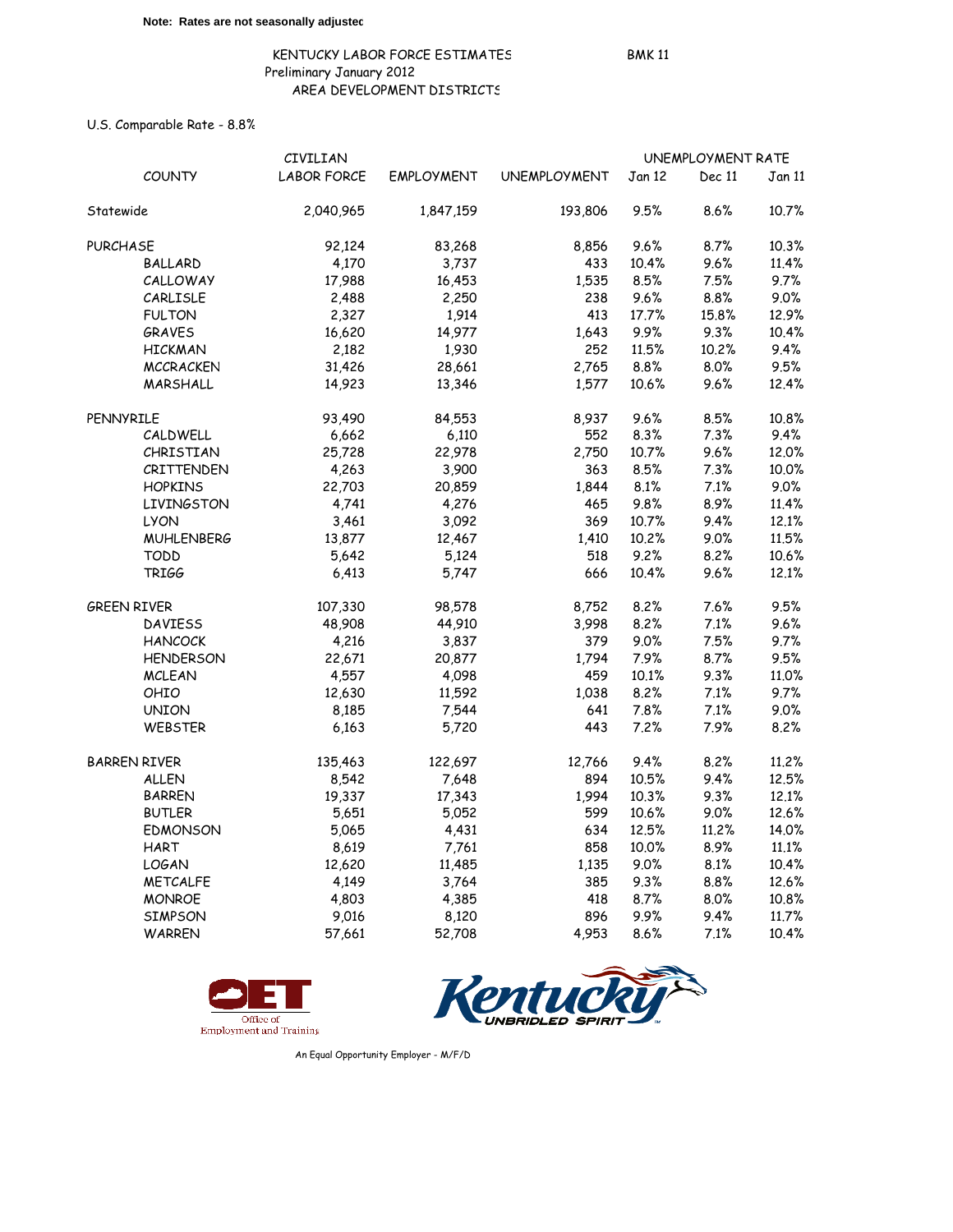U.S. Comparable Rate - 8.8%

|                | CIVILIAN             |                    |                   |                     | UNEMPLOYMENT RATE |        |        |
|----------------|----------------------|--------------------|-------------------|---------------------|-------------------|--------|--------|
|                | <b>COUNTY</b>        | <b>LABOR FORCE</b> | <b>EMPLOYMENT</b> | <b>UNEMPLOYMENT</b> | Jan 12            | Dec 11 | Jan 11 |
| Statewide      |                      | 2,040,965          | 1,847,159         | 193,806             | 9.5%              | 8.6%   | 10.7%  |
|                | LINCOLN TRAIL        | 126,157            | 112,996           | 13,161              | 10.4%             | 9.6%   | 11.6%  |
|                | <b>BRECKINRIDGE</b>  | 9,626              | 8,633             | 993                 | 10.3%             | 9.4%   | 12.0%  |
|                | <b>GRAYSON</b>       | 11,425             | 10,030            | 1,395               | 12.2%             | 11.1%  | 14.4%  |
|                | HARDIN               | 49,106             | 44,345            | 4,761               | 9.7%              | 8.9%   | 9.7%   |
|                | LARUE                | 6,861              | 6,255             | 606                 | 8.8%              | 7.5%   | 10.4%  |
|                | <b>MARION</b>        | 10,235             | 9,282             | 953                 | 9.3%              | 8.6%   | 11.5%  |
|                | <b>MEADE</b>         | 12,223             | 10,584            | 1,639               | 13.4%             | 13.1%  | 14.0%  |
|                | <b>NELSON</b>        | 21,186             | 18,946            | 2,240               | 10.6%             | 9.9%   | 13.3%  |
|                | WASHINGTON           | 5,495              | 4,921             | 574                 | 10.4%             | 9.1%   | 11.7%  |
| <b>KIPDA</b>   |                      | 467,999            | 423,748           | 44,251              | 9.5%              | 9.0%   | 10.7%  |
|                | <b>BULLITT</b>       | 37,838             | 34,133            | 3,705               | 9.8%              | 9.3%   | 12.2%  |
|                | <b>HENRY</b>         | 7,457              | 6,715             | 742                 | 10.0%             | 9.1%   | 11.5%  |
|                | <b>JEFFERSON</b>     | 360,540            | 325,713           | 34,827              | 9.7%              | 9.2%   | 10.7%  |
|                | <b>OLDHAM</b>        | 28,264             | 26,157            | 2,107               | 7.5%              | 7.2%   | 8.5%   |
|                | <b>SHELBY</b>        | 21,171             | 19,473            | 1,698               | 8.0%              | 7.3%   | 9.4%   |
|                | <b>SPENCER</b>       | 8,611              | 7,855             | 756                 | 8.8%              | 8.5%   | 10.9%  |
|                | TRIMBLE              | 4,118              | 3,702             | 416                 | 10.1%             | 9.5%   | 11.9%  |
|                | NORTHERN KENTUCKY    | 226,559            | 207,324           | 19,235              | 8.5%              | 7.7%   | 9.8%   |
|                | <b>BOONE</b>         | 63,576             | 58,672            | 4,904               | 7.7%              | 6.8%   | 8.5%   |
|                | CAMPBELL             | 45,425             | 41,425            | 4,000               | 8.8%              | 7.8%   | 10.3%  |
|                | CARROLL              | 5,561              | 4,899             | 662                 | 11.9%             | 10.7%  | 13.6%  |
|                | <b>GALLATIN</b>      | 4,098              | 3,707             | 391                 | 9.5%              | 8.0%   | 11.0%  |
|                | GRANT                | 12,123             | 10,977            | 1,146               | 9.5%              | 8.5%   | 11.4%  |
|                | <b>KENTON</b>        | 83,282             | 76,322            | 6,960               | 8.4%              | 7.7%   | 9.8%   |
|                | OWEN                 | 5,372              | 4,923             | 449                 | 8.4%              | 7.8%   | 9.7%   |
|                | PENDLETON            | 7,122              | 6,399             | 723                 | 10.2%             | 9.3%   | 13.3%  |
|                | <b>BUFFALO TRACE</b> | 25,836             | 22,968            | 2,868               | 11.1%             | 9.8%   | 12.5%  |
|                | <b>BRACKEN</b>       | 4,209              | 3,732             | 477                 | 11.3%             | 9.6%   | 13.0%  |
|                | <b>FLEMING</b>       | 6,432              | 5,716             | 716                 | 11.1%             | 9.8%   | 12.7%  |
|                | LEWIS                | 5,506              | 4,735             | 771                 | 14.0%             | 12.4%  | 16.9%  |
|                | <b>MASON</b>         | 8,617              | 7,828             | 789                 | 9.2%              | 8.2%   | 9.6%   |
|                | <b>ROBERTSON</b>     | 1,072              | 957               | 115                 | 10.7%             | 9.4%   | 10.9%  |
| <b>GATEWAY</b> |                      | 38,208             | 33,945            | 4,263               | 11.2%             | 9.9%   | 12.9%  |
|                | <b>BATH</b>          | 5,062              | 4,402             | 660                 | 13.0%             | 11.5%  | 16.4%  |
|                | <b>MENIFEE</b>       | 2,547              | 2,120             | 427                 | 16.8%             | 13.7%  | 19.6%  |
|                | <b>MONTGOMERY</b>    | 12,769             | 11,422            | 1,347               | 10.5%             | 9.9%   | 12.2%  |
|                | <b>MORGAN</b>        | 5,245              | 4,551             | 694                 | 13.2%             | 11.3%  | 15.1%  |
|                | <b>ROWAN</b>         | 12,585             | 11,450            | 1,135               | 9.0%              | 7.7%   | 9.9%   |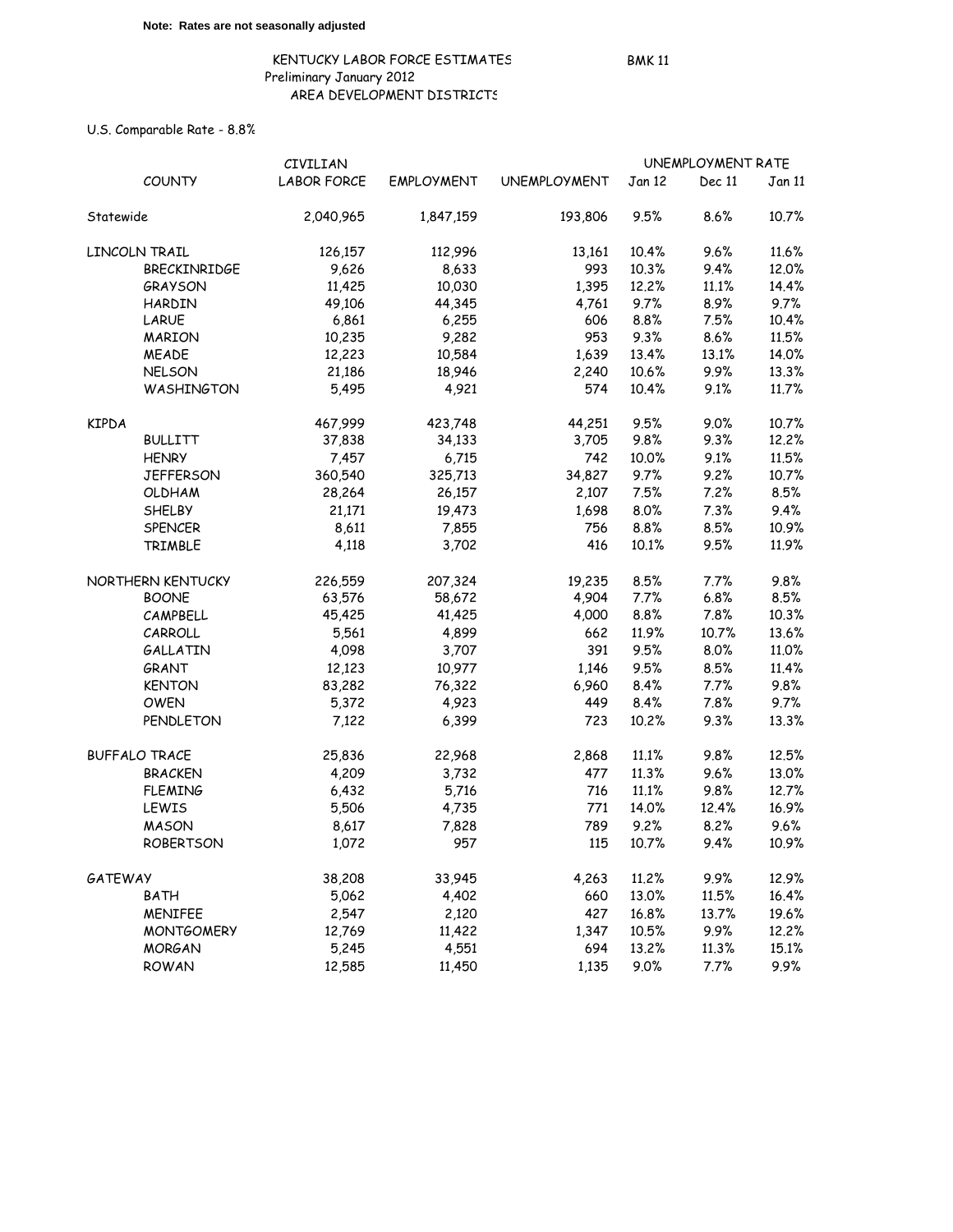U.S. Comparable Rate - 8.8%

|                  |                       | CIVILIAN           |                   |                     | UNEMPLOYMENT RATE |        |        |
|------------------|-----------------------|--------------------|-------------------|---------------------|-------------------|--------|--------|
|                  | <b>COUNTY</b>         | <b>LABOR FORCE</b> | <b>EMPLOYMENT</b> | <b>UNEMPLOYMENT</b> | Jan 12            | Dec 11 | Jan 11 |
| Statewide        |                       | 2,040,965          | 1,847,159         | 193,806             | 9.5%              | 8.6%   | 10.7%  |
| <b>FIVCO</b>     |                       | 62,089             | 55,749            | 6,340               | 10.2%             | 9.4%   | 11.9%  |
|                  | <b>BOYD</b>           | 22,488             | 20,574            | 1,914               | 8.5%              | 8.2%   | 10.1%  |
|                  | CARTER                | 13,421             | 11,715            | 1,706               | 12.7%             | 11.3%  | 15.4%  |
|                  | <b>ELLIOTT</b>        | 3,235              | 2,802             | 433                 | 13.4%             | 11.0%  | 14.2%  |
|                  | <b>GREENUP</b>        | 16,815             | 15,221            | 1,594               | 9.5%              | 9.1%   | 10.7%  |
|                  | LAWRENCE              | 6,130              | 5,437             | 693                 | 11.3%             | 9.5%   | 13.4%  |
| <b>BIG SANDY</b> |                       | 57,823             | 52,020            | 5,803               | 10.0%             | 8.9%   | 11.9%  |
|                  | <b>FLOYD</b>          | 14,984             | 13,456            | 1,528               | 10.2%             | 9.0%   | 12.2%  |
|                  | <b>JOHNSON</b>        | 9,407              | 8,481             | 926                 | 9.8%              | 8.7%   | 12.4%  |
|                  | <b>MAGOFFIN</b>       | 4,340              | 3,611             | 729                 | 16.8%             | 14.7%  | 20.1%  |
|                  | MARTIN                | 3,733              | 3,332             | 401                 | 10.7%             | 9.3%   | 11.7%  |
|                  | PIKE                  | 25,359             | 23,140            | 2,219               | 8.8%              | 7.8%   | 10.2%  |
|                  | <b>KENTUCKY RIVER</b> | 42,526             | 37,528            | 4,998               | 11.8%             | 10.6%  | 12.4%  |
|                  | BREATHITT             | 5,482              | 4,869             | 613                 | 11.2%             | 10.3%  | 12.0%  |
|                  | <b>KNOTT</b>          | 6,233              | 5,489             | 744                 | 11.9%             | 10.8%  | 12.8%  |
|                  | LEE                   | 2,792              | 2,410             | 382                 | 13.7%             | 12.5%  | 13.3%  |
|                  | <b>LESLIE</b>         | 3,783              | 3,293             | 490                 | 13.0%             | 12.3%  | 13.5%  |
|                  | <b>LETCHER</b>        | 8,884              | 7,908             | 976                 | 11.0%             | 9.9%   | 11.7%  |
|                  | <b>OWSLEY</b>         | 1,558              | 1,378             | 180                 | 11.6%             | 10.0%  | 13.0%  |
|                  | <b>PERRY</b>          | 11,383             | 10,127            | 1,256               | 11.0%             | 9.7%   | 11.6%  |
|                  | <b>WOLFE</b>          | 2,411              | 2,054             | 357                 | 14.8%             | 13.4%  | 16.2%  |
|                  | CUMBERLAND VALLEY     | 92,712             | 81,420            | 11,292              | 12.2%             | 10.8%  | 12.7%  |
|                  | BELL                  | 9,385              | 8,057             | 1,328               | 14.2%             | 12.8%  | 14.5%  |
|                  | CLAY                  | 7,044              | 6,045             | 999                 | 14.2%             | 12.4%  | 14.7%  |
|                  | <b>HARLAN</b>         | 10,616             | 9,417             | 1,199               | 11.3%             | 9.9%   | 12.0%  |
|                  | <b>JACKSON</b>        | 4,445              | 3,728             | 717                 | 16.1%             | 14.7%  | 17.8%  |
|                  | <b>KNOX</b>           | 12,028             | 10,602            | 1,426               | 11.9%             | 10.7%  | 12.5%  |
|                  | LAUREL                | 26,193             | 23,213            | 2,980               | 11.4%             | 9.9%   | 11.6%  |
|                  | ROCKCASTLE            | 7,567              | 6,620             | 947                 | 12.5%             | 11.1%  | 12.2%  |
|                  | WHITLEY               | 15,434             | 13,738            | 1,696               | 11.0%             | 9.8%   | 12.0%  |
|                  | LAKE CUMBERLAND       | 94,996             | 84,634            | 10,362              | 10.9%             | 9.9%   | 12.3%  |
|                  | ADAIR                 | 9,384              | 8,483             | 901                 | 9.6%              | 8.7%   | 11.7%  |
|                  | CASEY                 | 7,409              | 6,699             | 710                 | 9.6%              | 8.6%   | 11.2%  |
|                  | <b>CLINTON</b>        | 4,883              | 4,348             | 535                 | 11.0%             | 10.1%  | 12.5%  |
|                  | CUMBERLAND            | 3,219              | 2,810             | 409                 | 12.7%             | 10.8%  | 14.1%  |
|                  | <b>GREEN</b>          | 5,575              | 5,066             | 509                 | 9.1%              | 8.4%   | 10.6%  |
|                  | <b>MCCREARY</b>       | 5,950              | 5,064             | 886                 | 14.9%             | 13.7%  | 16.3%  |
|                  | PULASKI               | 27,787             | 24,691            | 3,096               | 11.1%             | 10.0%  | 12.1%  |
|                  | <b>RUSSELL</b>        | 8,408              | 7,514             | 894                 | 10.6%             | 9.8%   | 12.4%  |
|                  | <b>TAYLOR</b>         | 13,939             | 12,690            | 1,249               | 9.0%              | 8.2%   | 10.0%  |
|                  | <b>WAYNE</b>          | 8,442              | 7,269             | 1,173               | 13.9%             | 13.0%  | 16.1%  |